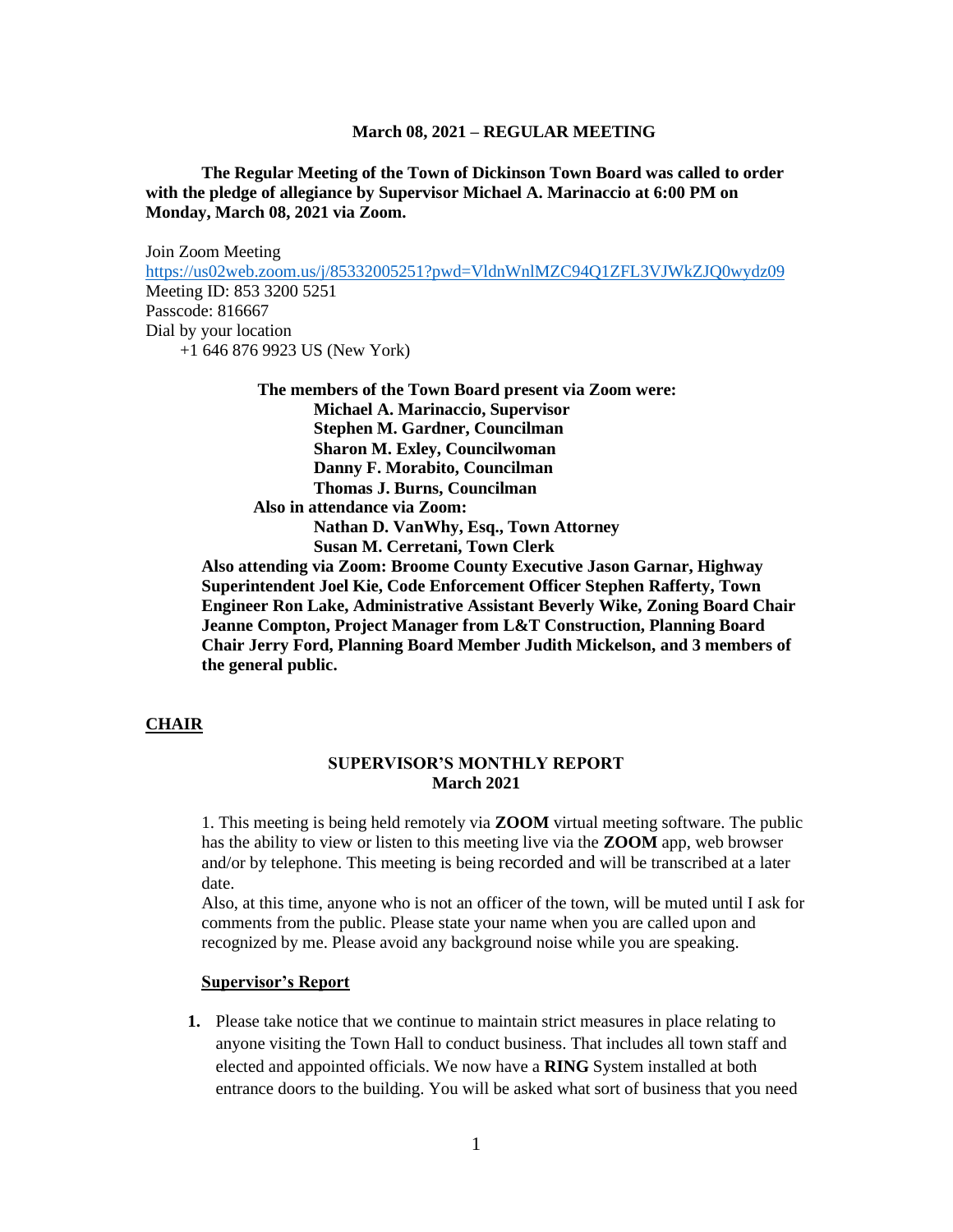#### **SUPERVISOR'S REPORT CONTINUED:**

to conduct. You must wear a face mask, or you will not be allowed to enter the town hall, you must use hand sanitizer on your hands which will be provided at both entrances and at the Town Clerk's counter and the Old Front St. entrance. You must sign in prior to conducting any town business. Additional procedures are listed on our town website. The **Town State of Emergency** remains in place until further notice. Our town continues to operate under a State of Emergency due to the epidemic.

- 2. I reviewed the town credit card charges and found no issues.
- 3. I am still waiting for a call back from Bob Meade, Commercial Relator, in regards to the vacant property next to our town garage
- 4. I participated in the **2021 NY Association of Towns Annual Training School**. Here are the classes I participated in: Working Together to Assist Local Government in the aftermath of **COVID-19**; Managing Your Budget in Times of Fiscal Stress: Managing Your Cash Flow; Employee Leaves and Accommodations; Sales Tax Trends and Sales tax Withholding Programs. I also attended both the Opening Sessions and Breakfast Sessions with Senator Schumer, NYS Comptroller Thomas DiNapoli, NYS Attorney Genera; Letitia James, Senator Kruger, Lt. Governor Kathy Hochul. The virtual classes and business meeting were done successfully, and I found the classes to be very informative. I was also voted in as  $4<sup>th</sup>$  Vice-president of the Association.
- 5. Received a letter from **County Real Property Director** Michael Decker informing us that Broome County will be canceling taxes by Legislative resolution for tax foreclosed properties this February. For Dickinson, our payable portion is \$3,352.42. Also, due to the pandemic and subsequent **NY Governor's State of Emergency Executive Orders** relating to the tax foreclosure moratoriums, coupled with the prohibition of large assemblies of people, the normal tax property auction timeline and timely processing has been severely hampered.
- 6. Dog Control coverage for some towns is becoming a concern due to lack of qualified staffing and other issues. Our shared service with Fenton remains in place and we are doing very well so far. Our Dog Control Officer has made arrangements to cover both the town and village in his temporary absence when he is on vacation. He has trained staff that will cover us and there will be a \$50 per call charge if Greg is on leave.
- 7. I received a call from someone claiming they are a Village resident complaining about sales calls from energy companies. He claims he called **NYSEG** and that they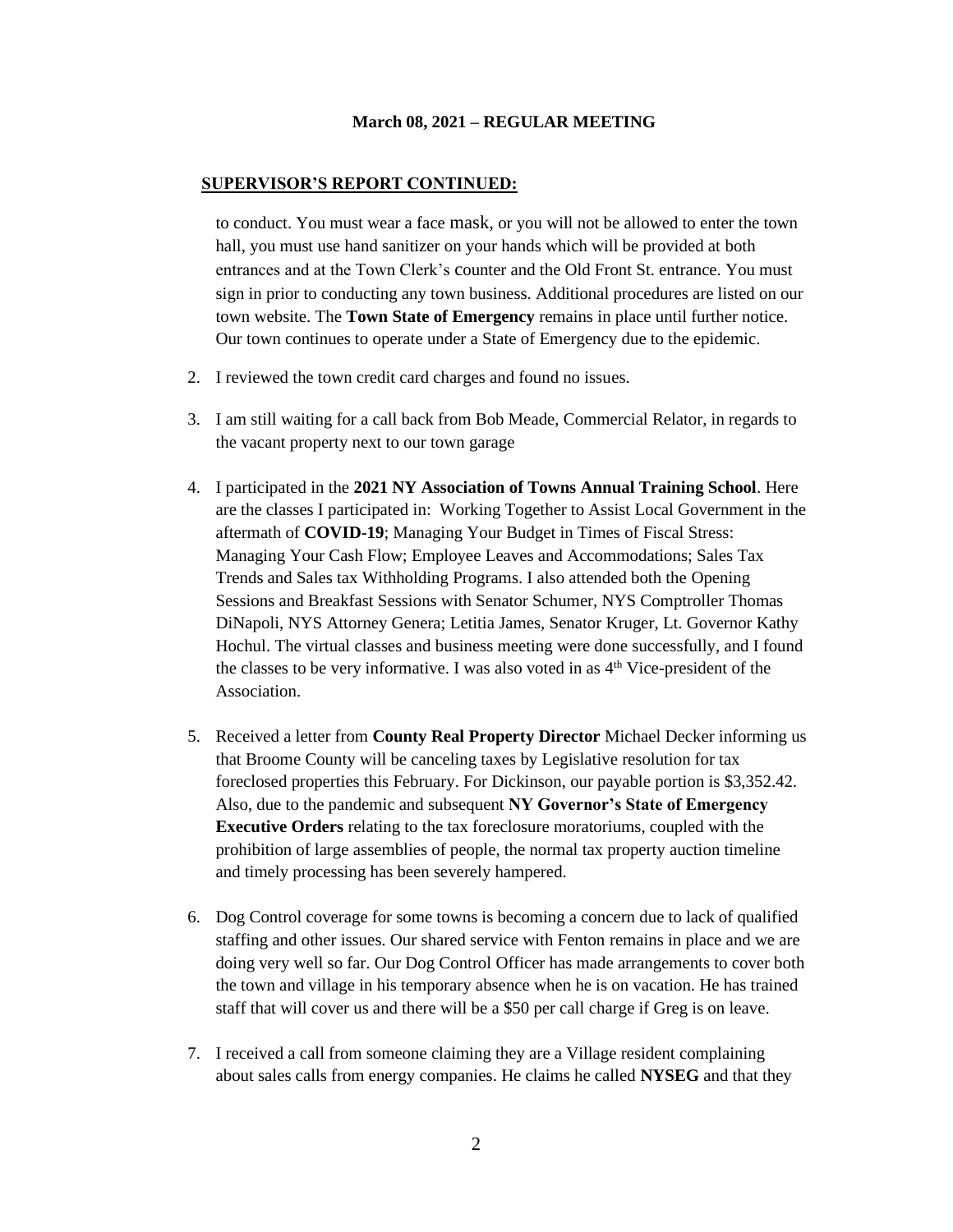#### **SUPERVISOR'S REPORT CONTINUED:**

told him that the Town of Dickinson is responsible for the calls due to the community aggregate we have with **MEGA**. I called **NYSEG** and was told that they do not make such statements. I called and talked to Katie from **MEGA** and she also stated that they do not give out customer information.

- 8. Relating to door to door or phone calls from people that say they are with an energy company, do not give or show them your electric bills or any other information. There have been groups of people going door to door in our town soliciting the sale of energy contracts. They are do so illegally. Do not give them any information. Call the police.
- 9. New York ranks seventh among all the states in the percentage of adults who are experiencing food scarcity, at 14 percent compared to the 11 percent national rate, according to the U.S. Census Bureau's latest Household Pulse Survey.
- **10.** We have several meetings scheduled this week: Wednesday at 10 am Sharon, Steve and I are meeting with Joel to discuss truck replacement plans. On Thursday Steve, Joel and I will be finishing the **Town Disaster Plan** that was mandated by the state. Once completed, it will go to the town board for approval. Friday, we are having a meeting in regard to the door replacements for the town hall. Sue, Kathy, Steve, Bev, and I will be participating. Our court staff we able to get a \$2K grant from **J-Cap**. The total cost to replace the doors with automatic type doors and added security is in the \$30K range. The **SAM** Grant that I was able to get 5 years ago and still waiting for final approval is now be addressed by Senator Akshar. Letters have been sent to the **Senate Majority** and the **Dormitory Authority**. That grant was for \$50K and will be used, once we get it, for the doors. However, the doors need to be replaced and that will be addressed at our Friday meeting.

#### **Code Violations**

**1.** 63 Adams St., garbage alongside of the house including hot water heater

### **Dog Control Monthly report**

**TOWN**: 2 calls for the Town: Notices sent out to 2 dog owners for failing to appear in court. 11 tickets issued for past due dog licensing.

**VILLAGE:** No calls for the Village

# **NYSEG UTILITY SHUTOFF NOTICES**

There were no **NYSEG** notices sent out to any of our residents this month.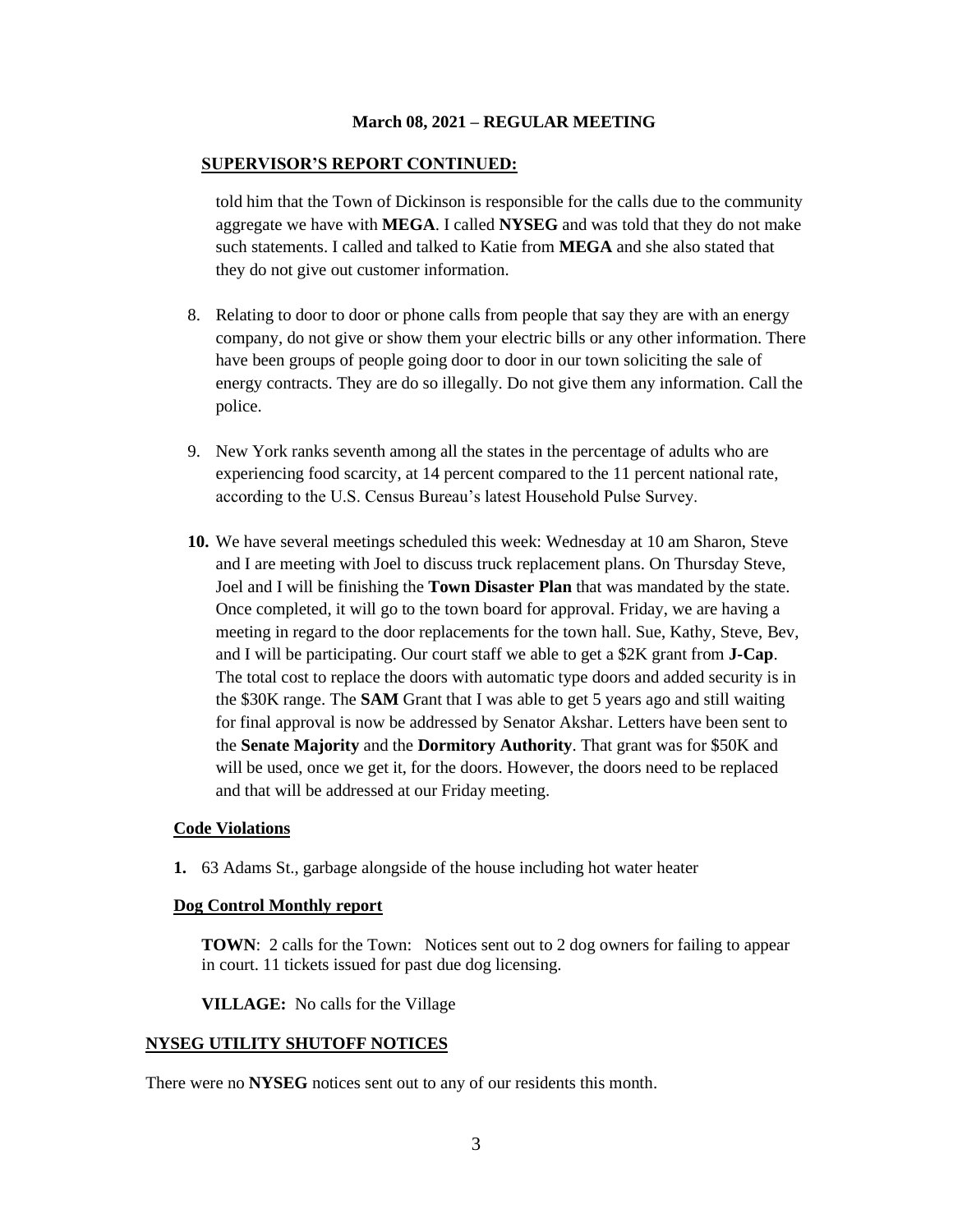## **SUPERVISOR'S REPORT CONTINUED:**

Our next Town Board Meeting Work Session is scheduled for April 5, 2021, 5:30 PM

# **PUBLIC COMMENTS**

Supervisor Marinaccio opened the meeting to public comments. None were heard.

# **2021 STATE OF THE COUNTY ADDRESS**

Supervisor Marinaccio welcomed Broome County Executive Jason Garner to present the **2021 State of the County Address.**

Mr. Garnar's address was primarily focused on **COVID;** from fighting the virus, PPE procurement, contact tracing, to re-opening schools and businesses, rapid testing, and vaccine allocations. The focus now is on vaccinating residents at the **SUNY Broome Ice Center** as more doses become available.

Mr. Garnar spoke about the difficult financial decisions the county had to make in response to declining revenues, such as a hiring freeze and the postponement of capital projects.

The County Executive stated that the federal government passed a relief plan that includes aid to states, counties, and individual municipalities to offset their pandemic expenses and loss of revenue. The Town of Dickinson is on track to receive \$1.1 million dollars which will not pass through the State.

Mr. Garnar stated that Broome County's economy has started to turn around. The housing market is very strong with increased activity of investors from outside the community. There is opportunity for Broome County to attract businesses from New York City.

Mr. Garnar is hopeful that all our businesses will be opening by June. The Spiediefest will happen this year with some restrictions.

Mr. Garnar was very positive about the future of our community and that we will come out of this year stronger for it.

Supervisor Marinaccio thanked Mr. Garnar for his presentation. 6:30 PM.

Aaron (last name inaudible), Project Manager from **L&T Construction** joined the meeting to explain the scope of the NYSDOT US Rt. 11 over I-81 bridge replacement/roundabout project. Work will begin Wednesday, starting mostly on the Bevier Street side of the highway. The contractor will begin building the bridge and once that is finished at the end of the year the construction of the roundabout will begin.

Supervisor Marinaccio asked if they will be working 24/7. Aaron replied that 95 per cent of the project will be built during the business hours of Monday through Friday from 7 am to 5 pm.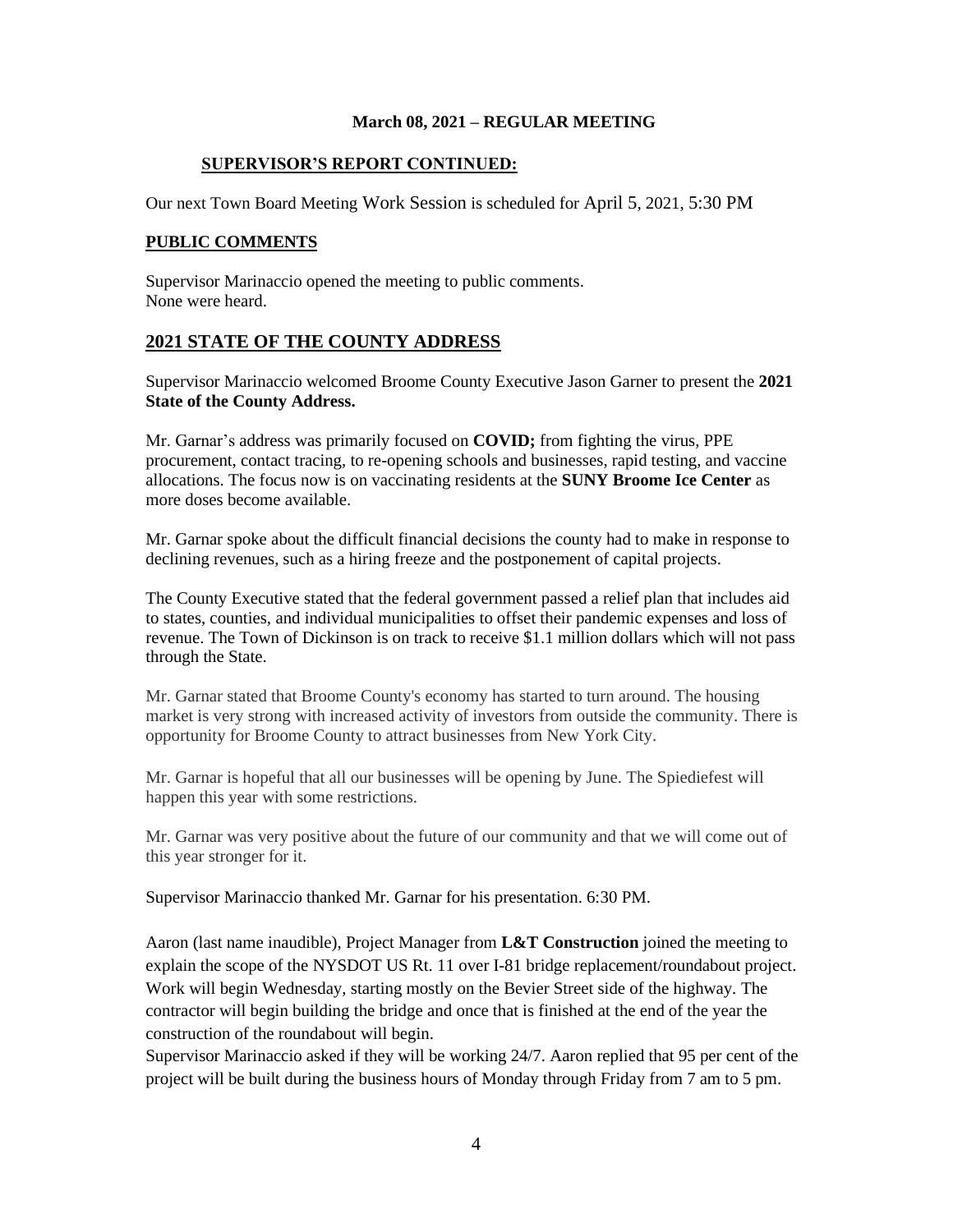Aaron stated that when they shut down Bevier Street it will require a 24-hour closure. These are **DOT** mandates.

There will be a 15-day shut down closure in the spring of '22 which requires night work on the Bevier Street side.

There will be a 2-week shut down on the roundabout area near McDonalds with the restriction that **SUNY Broome** must be out of session. This will occur most likely summer of 2022.

The off-peak work on Rt 81 will mainly be for steel erection and bridge construction.

Jerry Ford asked if it would be a complete shutdown. Aaron replied that Bevier Street northbound on and off ramp will have a detour in place and there will be a detour for Sunrise Terrace via a temporary road on the spur portion of Old Front Street.

Public Works Commissioner asked Aaron for a contact number or email address for future questions and information.

# **PUBLIC COMMENTS:**

None heard.

# **COMMITTEE REPORTS**

# • **FINANCE**

o **SUPERVISOR'S MONTHLY FINANCIAL REPORT** Councilman Morabito made a motion to accept the **December 2021 Supervisor monthly report** seconded by Councilwoman Exley. All in favor

# o **TOWN CLERK MONTHLY FINANCIAL REPORT**

Councilman Gardner made a motion to accept the **February 2021 Monthly Financial Report** for the **Town Clerk in the amount of \$1,181.50.** On a motion by Councilman Gardner seconded by Councilman Burns. All in favor.

# o **TOWN COURT MONTHLY REPORT** Councilman Gardner made a motion to accept the **January 2021 Monthly Financial Report** for the **Town Court in the amount of \$28,049.88.** On a motion

by Councilman Gardner seconded by Councilman Morabito. All in favor.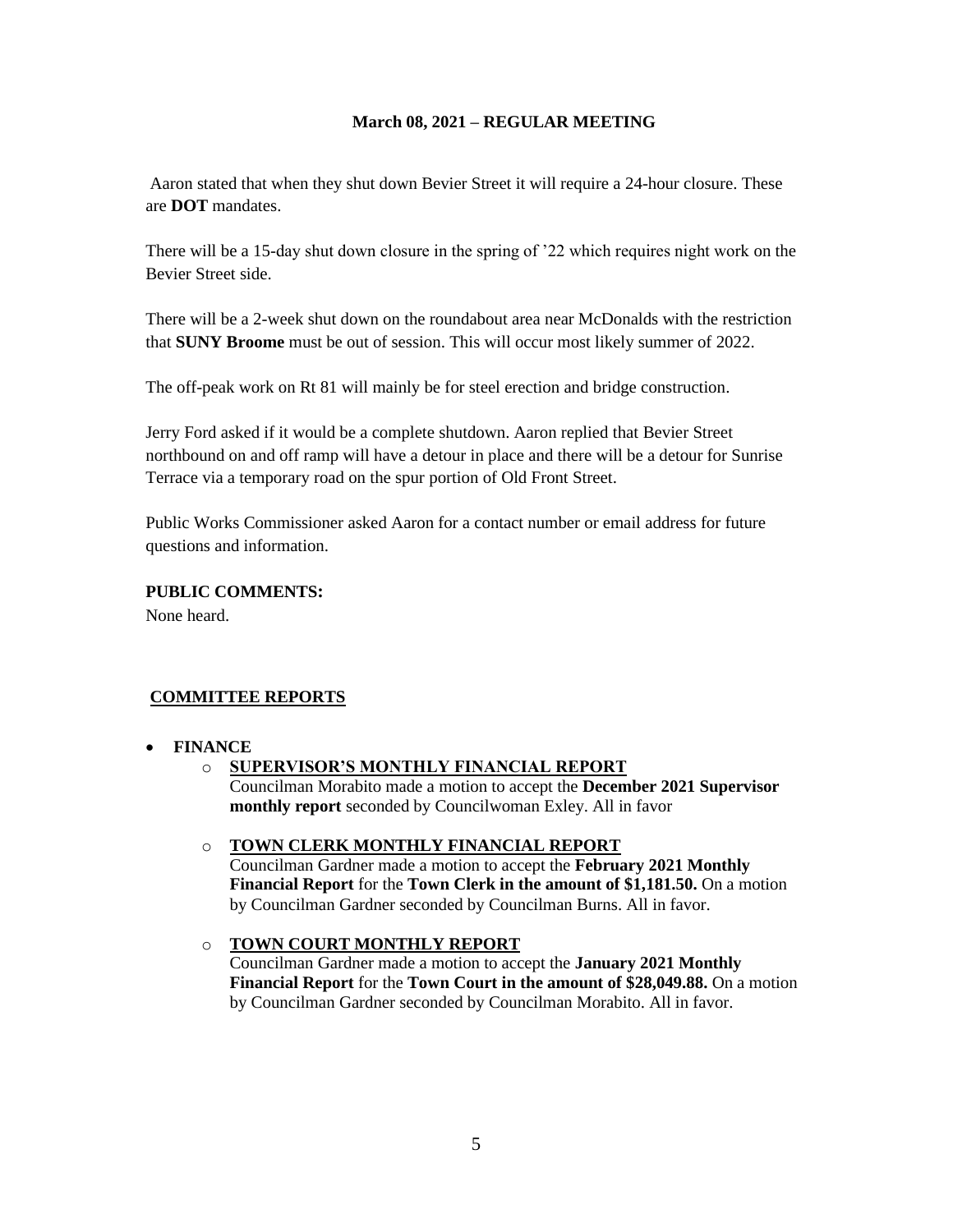# o **ABSTRACTS FOR APPROVAL**

On Motion from Councilman Morabito, seconded by Councilman Gardner to approve **abstract # 3**, dated **March 08, 2021** in the amount of **\$164,524.48.** Vote Ayes-5, Nays-0, Absent-0.

> Supervisor Marinaccio voting Aye Councilman Gardner voting Aye Councilwoman Exley voting Aye Councilman Morabito voting Aye Councilman Burns voting Aye

Unanimously passed and noted as duly adopted.

## **Abstract Summary of Audited Vouchers for Funds respectively in the amount(s) of \$164,524.48.**

| <b>General Fund</b>          | \$45,773.08 |
|------------------------------|-------------|
| <b>Part Town</b>             | \$0.00      |
| <b>Highway</b>               | \$32,065.15 |
| <b>Fire districts</b>        | \$78,500.00 |
| <b>Light Districts</b>       | \$3,561.93  |
| <b>Sewer Operating Dist.</b> | \$2,253.16  |
| <b>Water Operating Dist.</b> | \$2,371.16  |

#### **Voucher #3 for March 08, 2021 in the amount of \$164,524.48.**

#### • **PERSONNEL**

Nothing to report.

# • **PLANNING**

Chairman Ford reported that the Planning Board is waiting for the final site plan for the Fairview recovery Center.

Supervisor Marinaccio stated that **MEGA** is up for renewal. Councilman Gardner and Supervisor Marinaccio had conversations with **MEGA** representative Katie Vescio regarding the renewal process. Mr. Marinaccio stated that he is not interested in renewing the program because he does not believe the residents are well served by it. Ms. Vescio said that there would be another solicitation period. Supervisor Marinaccio also does not like the fact that the residents must opt out of the program. Clerk Cerretani agreed that many residents complained about having to opt out. The Town Board members agreed not to renew the **MEGA** program.

#### **APPROVAL OF MINUTES**

On a motion by Councilman Gardner seconded by Councilman Morabito to approve the **Work Session Meeting Minutes of February 1, 2021** and the **Regular Meeting Minutes of February 8, 2021**. All in favor. Vote- Ayes-5, Nays-0, Absent-0. All in favor.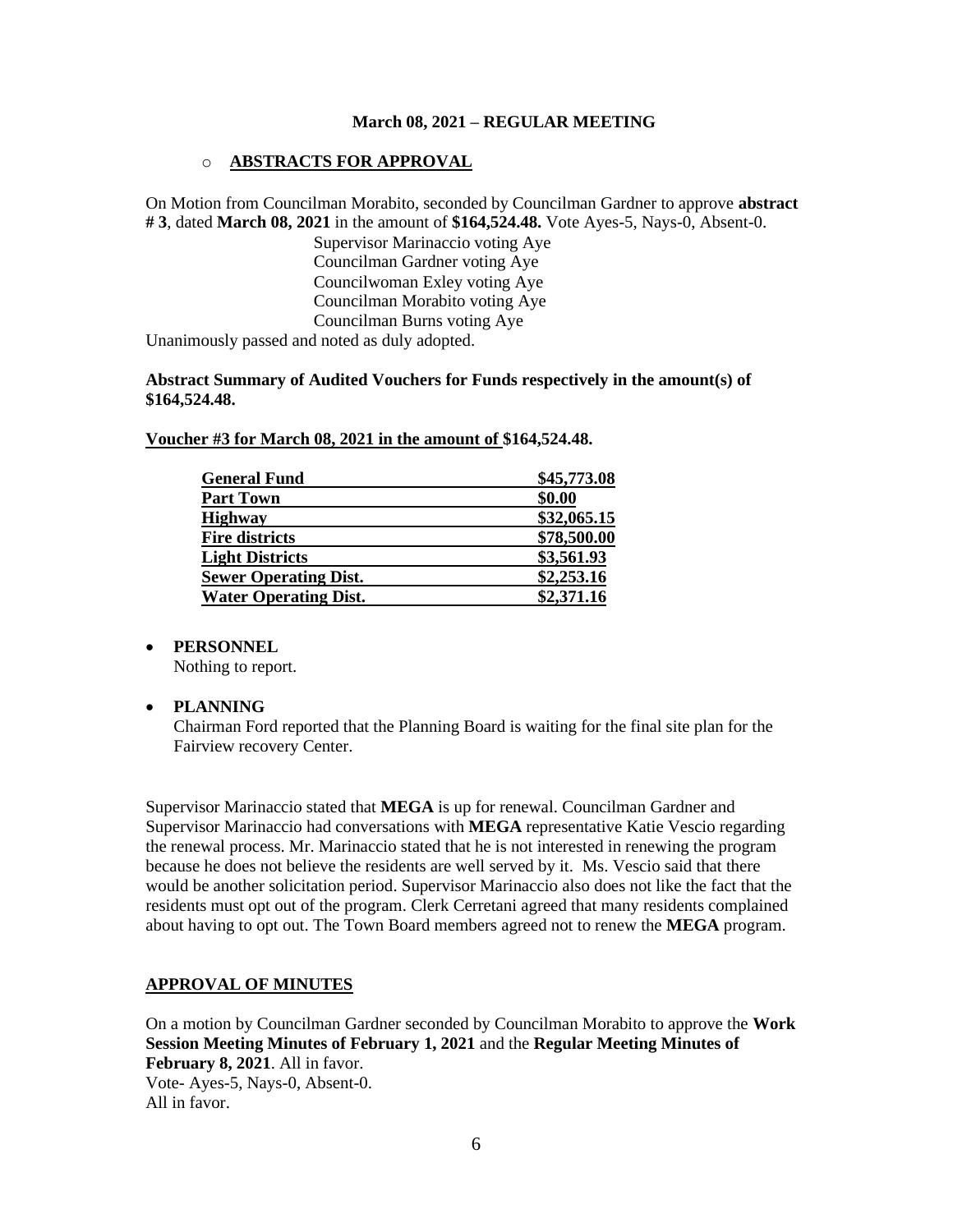# **ATTORNEY**

# **RESOLUTION AUTHORIZING COUGHLIN & GERHART TO PROCEED WITH A LAWSUIT OUTSIDE OF THE RETAINER**

Mr. Mark Florance of Sunset Drive is constructing a garage over the Town's sewer line. The Town and Mr. Florance came to a potential solution and signed an agreement (an amendment to the existing easement). Mr. Florance is no longer in agreement and is not going to comply. Attorney VanWhy is asking for Board approval to proceed with a lawsuit against Mr. Florance. A new Stop Work order will be issued.

#### **RESOLUTION 2021-8**

The following Resolution was offered by Councilman Gardner, who moved its adoption, seconded by Councilwoman Exley to wit:

BE IT RESOLVED, by the Town Board of the Town of Dickinson, Broome County, New York as follows:

### **RESOLUTION: AUTHORIZING COUGHLIN & GERHART TO PROCEED WITH A LAWSUIT OUTSIDE OF THE RETAINER AGAINST MR. MARK FLORANCE.**

The question of adoption of the foregoing Resolution was duly put to a vote on roll call which resulted as follows: All in favor. Vote Ayes –5, Nays – 0, Absent-0.

> Supervisor Marinaccio voting Aye Councilman Gardner voting Aye Councilwoman Exley voting Aye Councilman Morabito voting Aye Councilman Burns voting Aye

All in favor.

# **RESOLUTION: DESIGNATING MAY 15, 2021 AS MUNICIPAL CLEANUP DAY FOR THE TOWN OF DICKINSON**

#### **RESOLUTION 2021-9**

The following Resolution was offered by Councilman Morabito, who moved its adoption, seconded by Councilman Burns to wit:

BE IT RESOLVED, by the Town Board of the Town of Dickinson, Broome County, New York as follows:

### **RESOLUTION: DESIGNATING MAY 15, 2021 AS MUNICIPAL CLEANUP DAY FOR THE TOWN OF DICKINSON.**

The question of adoption of the foregoing Resolution was duly put to a vote on roll call which resulted as follows: All in favor. Vote Ayes –5, Nays – 0, Absent-0.

Supervisor Marinaccio voting Aye Councilman Gardner voting Aye Councilwoman Exley voting Aye Councilman Morabito voting Aye Councilman Burns voting Aye

All in favor. Copy on file in the Clerk's office.